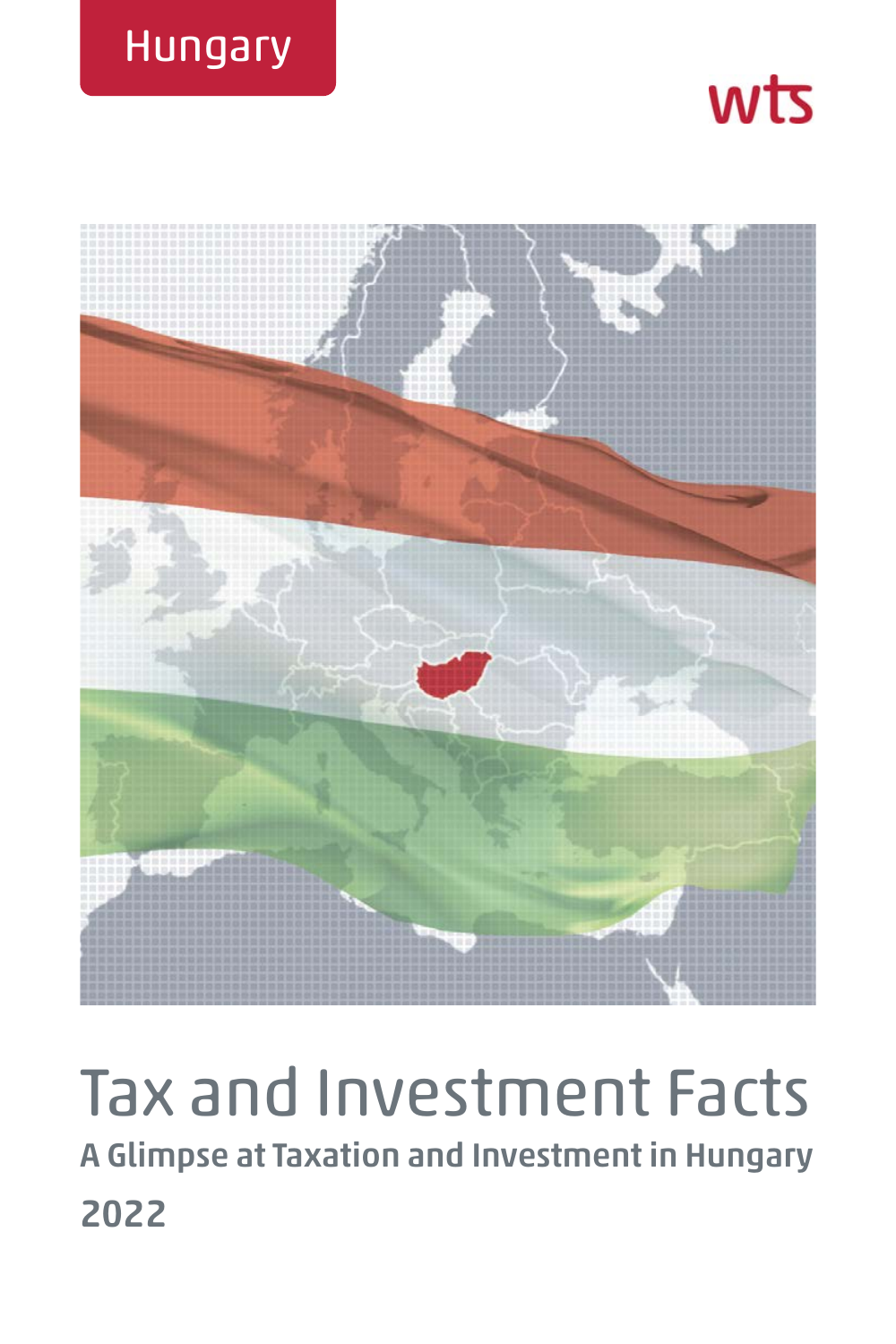# **WTS Klient Hungary**

The Klient Group was established in 1998. We are a reliable partner for our clients with many years of experience gathered on the Hungarian market and have become the Hungarian consultants for many national and international corporations. We provide accurate and professional consulting services in Hungarian, German and English. Our expertise is not only limited to Hungarian regulations. With the help of the WTS Global international network we are able to offer cross-border and global cooperation frameworks.

Within the group, WTS Klient Tax Advisory Ltd. specialises in tax advisory services. The primary objective of our company is to provide our clients with compliance and consulting services with the aim of minimising their tax-related risks. Below are some of the services our tax advisory department offers to our clients:

- » Tax planning based on the full scope of Hungarian and international regulations
- » Representation of clients vis-à-vis tax authorities
- » Obtaining rulings and expert opinions on more complex tax issues
- » Tax audits
- » Due diligence reports
- » Transfer pricing services
- » Preparation and review of tax returns in relation to all taxation categories

#### **Contact in Hungary**

Tamás Gyányi Senior Partner tamas.gyanyi@wtsklient.hu +36 1 887 3700

WTS Klient is a member of WTS Global for Hungary.



# **Table of Contents**

| 1. Ways of Doing Business / Legal Forms of Companies       | 4  |
|------------------------------------------------------------|----|
| 2. Corporate Taxation                                      | 7  |
| 3. Double Taxation Agreements                              | 14 |
| 4. Transfer Pricing                                        | 15 |
| 5. Anti-Avoidance Measures                                 | 17 |
| 6. Taxation of Individuals / Social Security Contributions | 19 |
| <b>7. Indirect Taxes</b>                                   | 22 |
| 8. Inheritance and Gift Tax                                | 24 |
| 9. Wealth Tax                                              | 24 |
| 10. Other Taxes / Reporting Obligation                     | 25 |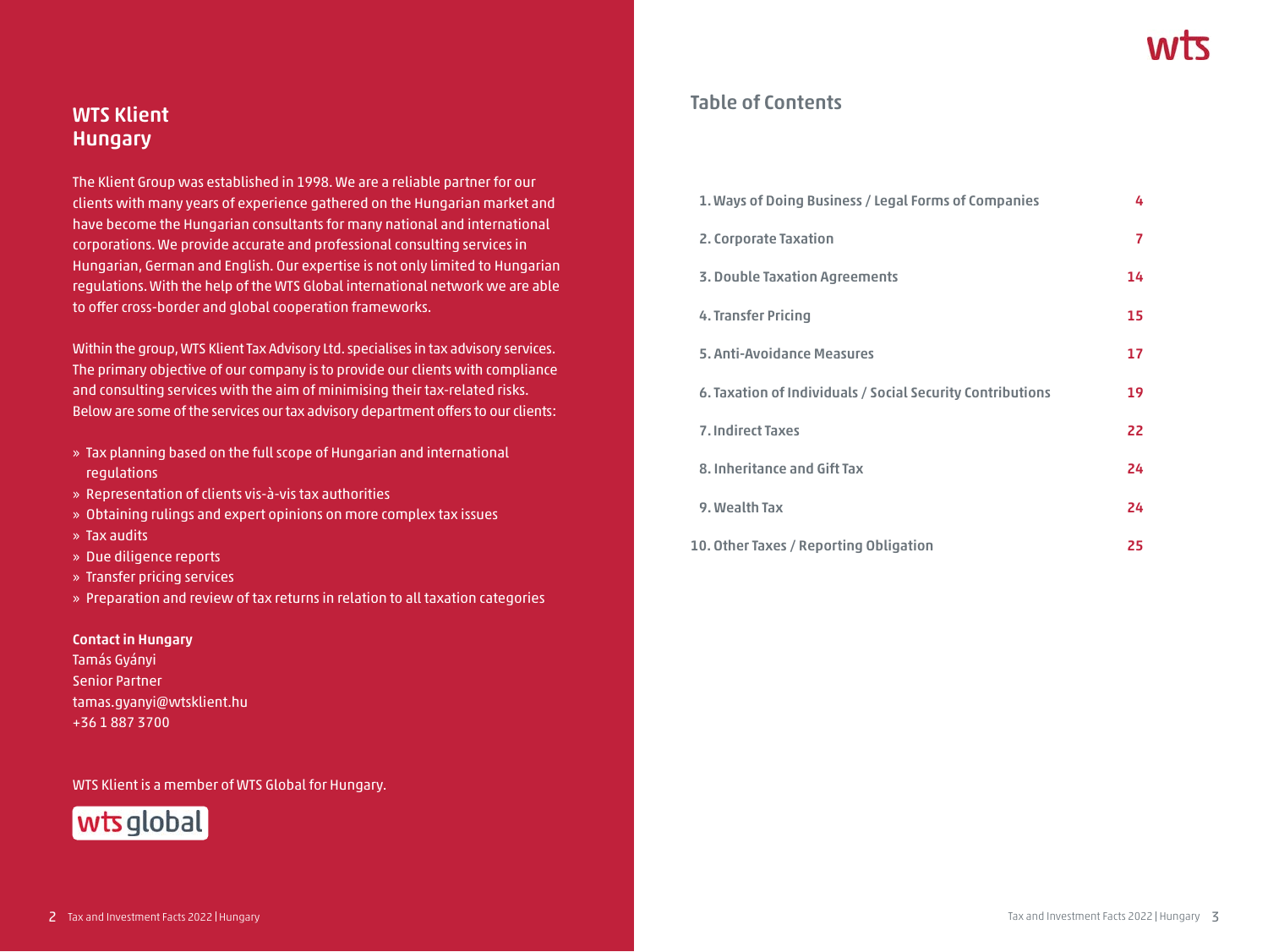# **1. Ways of Doing Business / Legal Forms of Companies**

A company established and registered in accordance with Hungarian law has the right to acquire property and conclude contracts as well as to file lawsuits and have lawsuits filed against it. In addition, it may engage in a wide range of activities. For certain activities, special permission is needed from the relevant authority. Companies with foreign participation may be set up in any form listed in the Civil Code, which entered into force from 15 March 2014, including the detailed rules for each company form.

The legal forms of companies in Hungary are as follows:

#### **Unlimited partnership (Kkt)**

In an unlimited partnership, the liabilities of the members are joint and unlimited, and no minimum initial capital is required. Members do not have to contribute to the activities of the partnership.

#### **Limited partnership (Bt)**

In a limited partnership, the liability of at least one of the partners is unlimited and, if there is more than one general partner, the general partners are liable jointly and severally. The liability of at least one of the partners is limited to the extent of his or her capital contribution. No minimum initial capital is required.

#### **Limited liability company (Kft)**

A limited liability company is established with a pre-determined amount of registered capital provided by its founder(s). As a main rule, the liability of each member in relation to the company extends to their initial contributions, beyond which they are not responsible for the company's liabilities. The rights of the members and the share due to them from the assets of the company are represented in the company's registered capital by so-called quota(s). From 15 March 2014 the minimum registered capital requirement was increased to HUF 3,000,000 (EUR 8,333). The establishment of a limited liability company can be arranged by means of a simplified

procedure, which is available for most companies provided that the template deed of establishment is suitable for the company's structure; the mandatory duty of the simplified procedure is significantly lower. A limited liability company is managed and represented vis-á-vis third parties by one or more managing directors.

The main costs payable in respect of establishing a Kft in Hungary are as follows:

- **→** minimum registered capital of HUF 3,000,000 (EUR 8,333)
- **→** duty payable on the registration application is HUF 100,000 (EUR 278)
- **→** duty payable on the simplified registration application is HUF 50,000 (EUR 139)
- **→** disclosure fee for publication in the Company Gazette is HUF 5,000 (EUR 14)
- **→** registration at the Chamber of Commerce and Industry has to be applied for with respect to the location of the company's registered office within 5 days of the company's registration in the Company Register (HUF 5,000 registration fee, EUR 14)
- **→** other charges for signature specimens, official translations and costs for legalising documents that were signed abroad etc. (these out-of-pocket costs vary case-by-case)

#### **Company limited by shares (Zrt, Nyrt)**

This type of company is established by issuing shares of a pre-determined total nominal value. As a main rule, the liability of its members is limited to their contribution to the total nominal value of the shares. The shares of a company limited by shares are securities embodying membership rights. A company limited by shares is managed by the board of directors and must have a supervisory board in certain circumstances. Companies limited by shares can operate in Hungary privately (private company limited by shares – Zrt) with a minimum capital requirement of HUF 5,000,000 (EUR 13,890), or open to the public (public company limited by shares – Nyrt) with a minimum capital requirement of HUF 20,000,000 (EUR 55,555). A company limited by shares can be established solely as a private company limited by shares and the company may go public upon being listed on the stock exchange. The shares of public companies limited by shares may be traded publicly, in contrast with a private company limited by shares, where the shares are not offered to the public.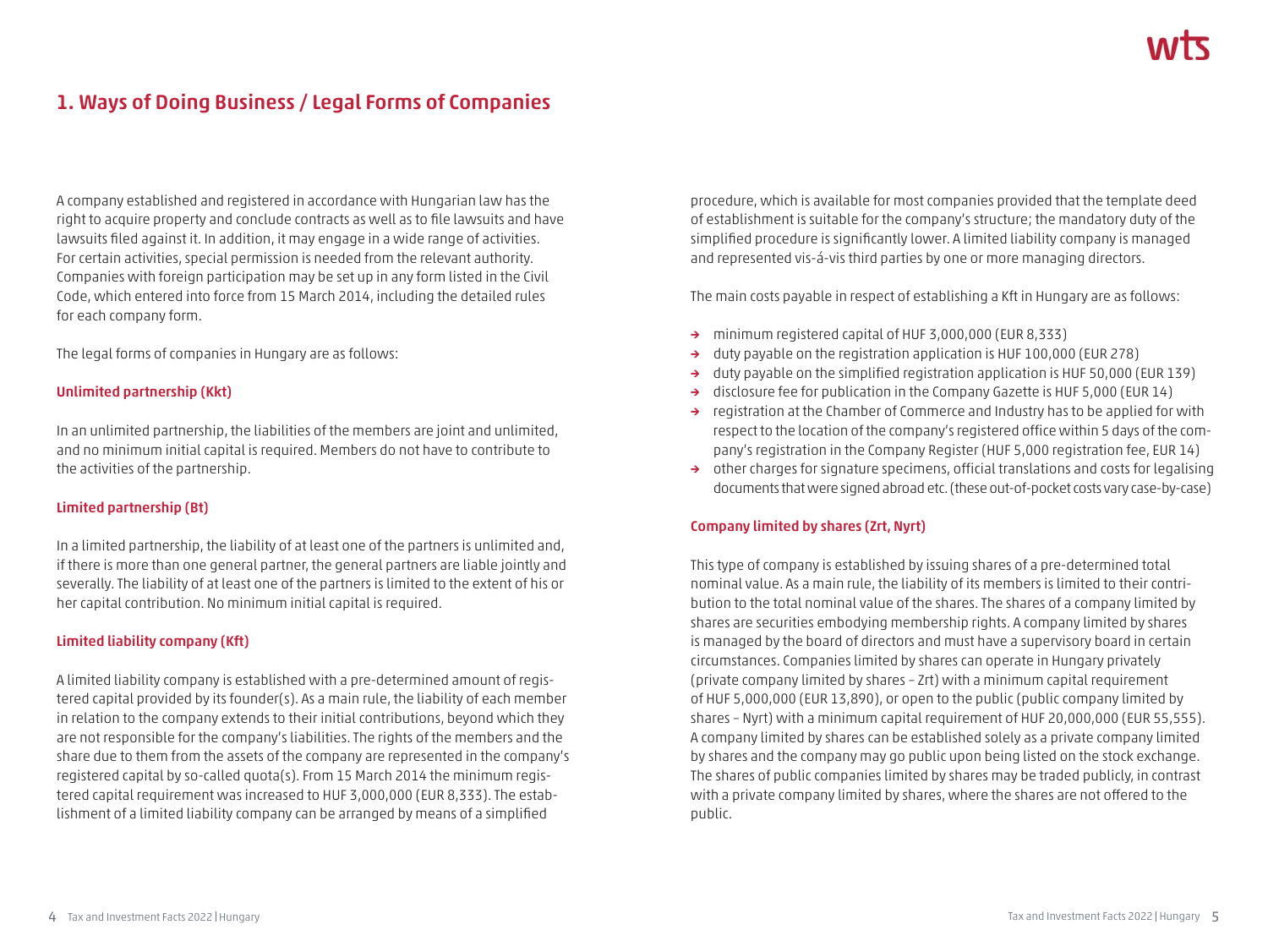# **2. Corporate Taxation**

#### **Branch and commercial representation office**

A foreign investor may decide to establish a presence in Hungary as a foreign private entrepreneur, through a commercial agent, as a commercial representative office or as a branch of a foreign company.

- **→** A branch is an organisational unit of a foreign enterprise with no separate legal identity. The branch is authorised to pursue business activities independently. The foreign company must always provide the assets needed for the operation of the branch, and settle its debts. The foreign founder and the branch bear joint and several unlimited liability for debts incurred in the course of the branch's activities. The branch is established and may start its operation when registered by the Court of Registration.
- **→** A commercial representation office is not allowed to pursue business activities in Hungary independently; its general purpose is to facilitate the local business activity of the foreign company.

# **2.1. Applicable Taxes / Tax Rates**

The standard rate of income tax for Hungarian and in most cases foreign companies is 9%.

Companies only generating royalty income may be taxed at 4.5% if certain conditions are met (key factor is to what extent the taxpayer itself contributed to the creation of the intellectual property).

#### **Minimum tax**

An "expected" minimum tax is levied on companies whose corporate income tax base does not reach the "expected" minimum tax base, i.e. 2% of total revenue (reduced by certain limited items). The "expected" tax base is subject to tax at the flat corporate income tax rate. Paying corporate income tax on the "expected" tax base can be avoided by filling out a detailed declaration, validating the income generated and costs recognised during a given business year.

#### **Local business tax**

It is important to note that companies are also subject to local business tax within the territory of a given municipality if they have registered seat or permanent establishment in Hungary. Local business tax rate is determined by the municipalities separately but the maximum rate of the local business tax can be 2% of the tax base. The base of the Hungarian local business tax is the net sales revenue decreased by the cost of goods sold, the cost of intermediary and R&D services and material costs. As provided by the Act on Local Taxes, net sales revenue equals the sales revenue accounted for as provided by the Hungarian Act on Accounting decreased by the royalty income and certain taxes.

When assessing the taxable base for local business tax, the cost of goods sold and the value of mediated services are deductible from the tax base only to a limited extent in certain cases. The entire amount is deductible up to a net sales revenue figure of HUF 500,000,000 (EUR 1,388,888). Full deduction is not possible for the part of the tax base exceeding HUF 500,000,000.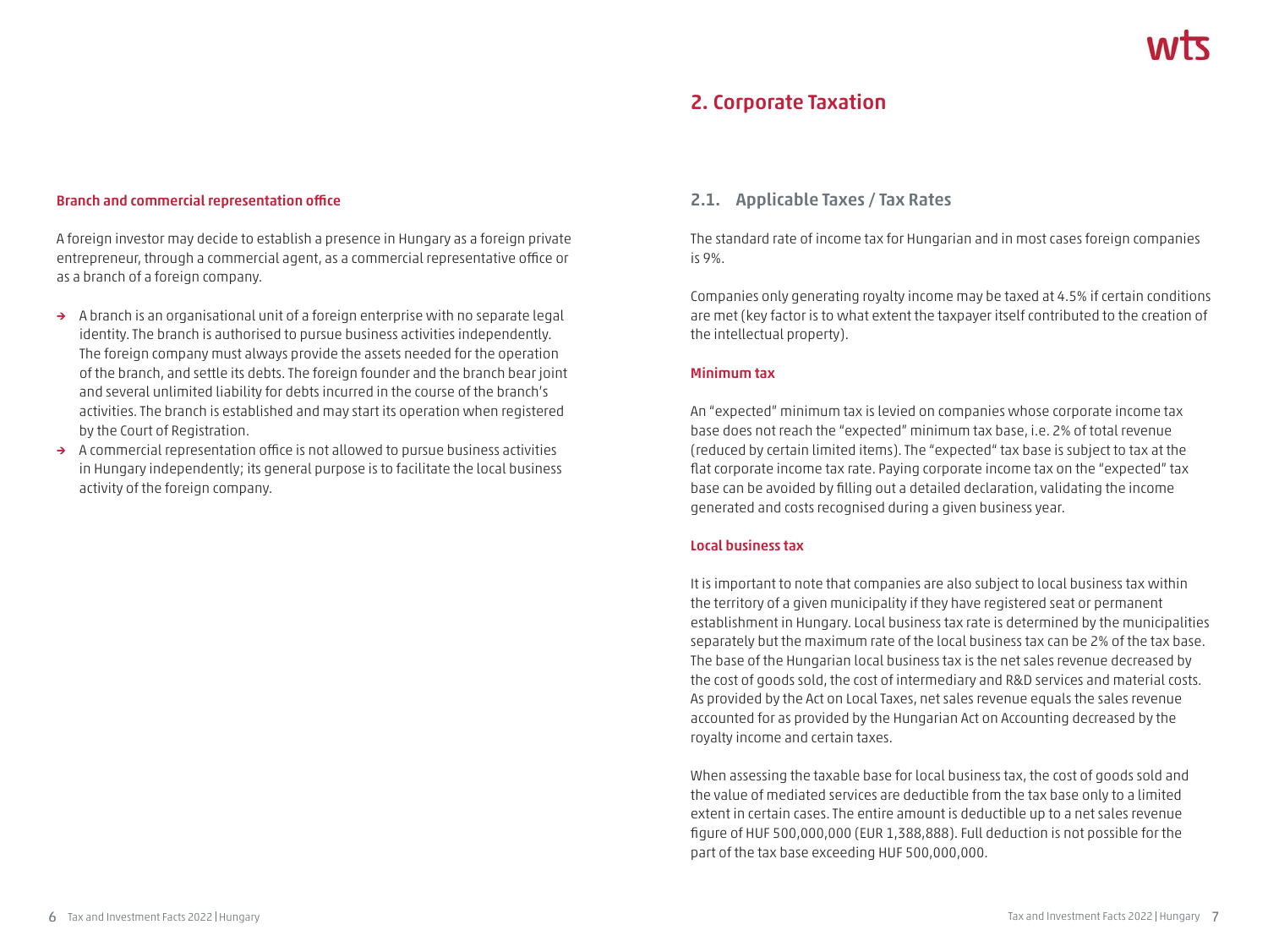# **2.2. Resident Companies**

A company registered in Hungary is obliged to pay corporate income tax on its worldwide income, bearing in mind the provisions of double tax treaties, which override domestic Hungarian rules.

# **2.2.1. Computation of Taxable Income**

Taxable income is based on financial statements prepared in accordance with Hungarian accounting standards. Some items are tax deductible, such as dividends received (with the exception of dividends received from controlled foreign corporations). There are certain items that decrease the tax base (including certain donations, R&D costs, amount of development reserve).

Special corporate tax rules apply from the 2016 tax year for companies preparing their local financial statements based on IFRS regulations.

# **2.2.2. Taxation of Dividends**

Dividends received are not taxable in Hungary, with the exception of dividends received from controlled foreign corporations.

# **2.2.3. Capital Gains and Losses (Including Capital Gains and Losses from Sales of Shares)**

There is no separate capital gains scheme in Hungary; such gains are taxed in the course of normal corporate taxation. However, capital gains/FX gains realised as a result of certain investments are exempt from corporate income tax. If the taxpayer

holds shares in a domestic or foreign company continuously for at least one year, and the acquisition of shares was reported to the tax authority within 75 days following the acquisition, the corporate income tax base can be reduced by the capital gain/FX gain derived from the sale or in-kind contribution of the registered stockholding in the year of the disposal/share contribution.

# **2.2.4. Depreciation**

Deprecation is set by companies based on their own accounting policy and the provisions of the Hungarian Act on Accounting. Tax depreciation may differ from accounting depreciation.

# **2.2.5. Loss Carry Over (Including Potential Loss of Tax Loss Carry Forward in Case of Restructuring)**

From 2015, tax losses established in accordance with the good faith business principle may be carried forward in the 5 tax years following the tax year. When offsetting the current tax year's positive taxable income by losses carried forward, the earliest losses must be used first (according to the FIFO principle). Taxpayers are able to use the accrued losses of previous years up to 50% of the tax base, excluding losses used.

#### **Transitional rule**

Previous years' losses incurred up until the last day of the tax year commenced in 2014 and not yet used in the tax base may be written off by the taxpayer according to the rules prevailing when the losses were sustained, until no later than the tax year including 31 December 2030.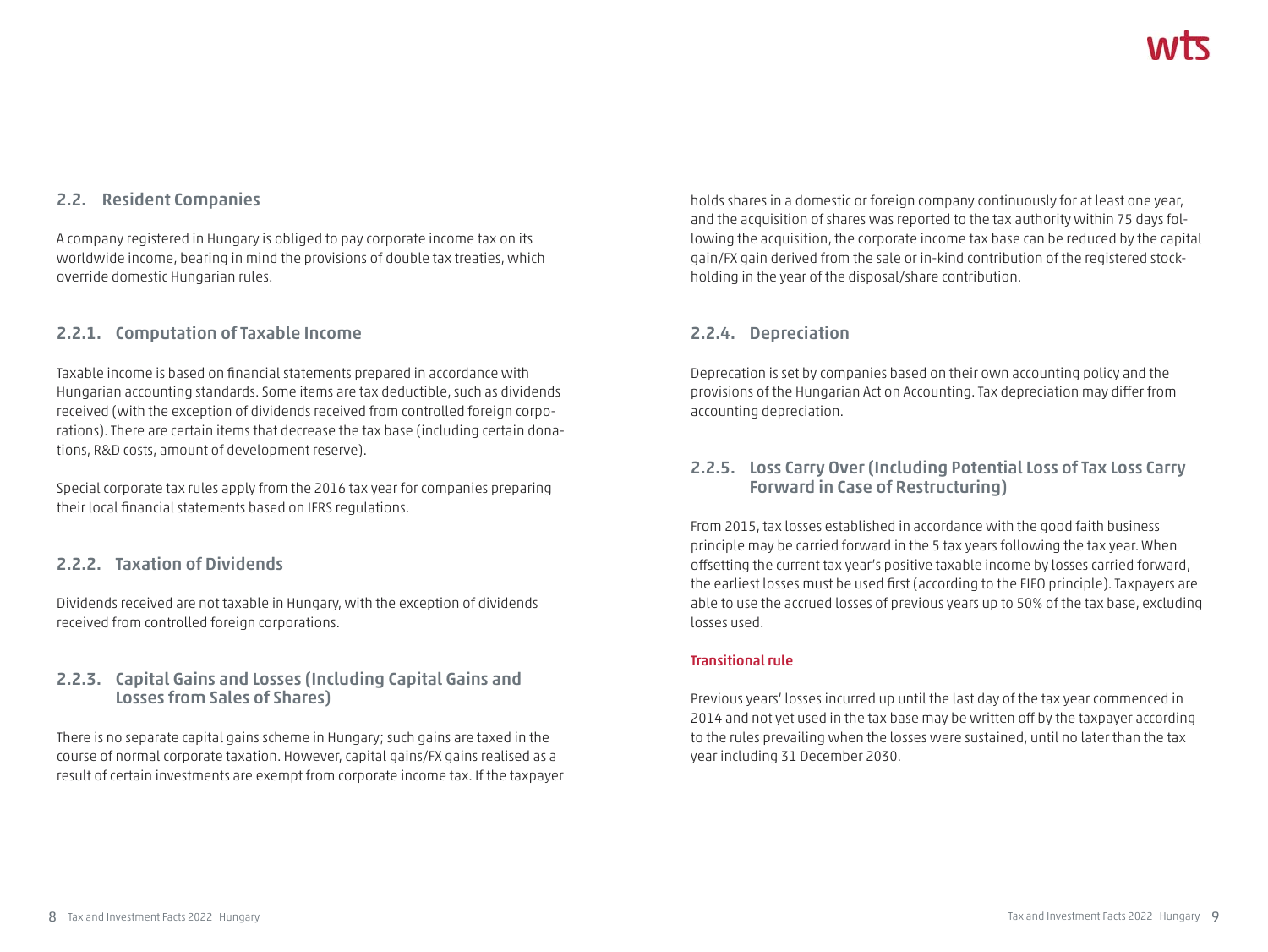#### **Legal succession**

Legal successors are entitled to use losses carried forward if, in the 2 fiscal years following the reorganisation, sales revenue is generated from at least one activity carried out by the legal predecessor. In the event of a spin-off, this obligation also applies to the taxpayer from which the spin-off took place. This condition no longer has to be met if the taxpayer is terminated without legal succession within 2 fiscal years following the reorganisation, or if the activity of the legal predecessor was only related to asset management.

In the case of company mergers, the legal successor can utilise the legal predecessor's corporate tax losses generated in the year of the merger, from the year when the transformation took place.

#### **Change in ownership of the companies**

Similar restrictions apply regarding the utilisation of tax losses in the case of changes in the ownership of companies. The rules have been eased going forward since the 2-year condition does not have to be met if the acquired company is terminated without legal succession within 2 fiscal years of the acquisition. As regards losses carried forward assumed in the course of restructuring or acquisitions, such losses can only be used in each tax year up to the proportion of the tax-year sales revenue or income from the continued activity relative to the average sales revenue and income in the preceding 3 years.

### **2.2.6. Group Taxation**

From 1 January 2019 it is possible to choose group corporate taxation. Group corporate taxation can be established between resident group members linked by voting rights of at least 75%, that have aligned their balance sheet date and the currency of their accounting. Group members with certain exceptions do not have to apply transfer pricing regulations – the tax base does not have to be modified if the arm's length principle is not met.

The group's tax base is the amount of non-negative tax bases individually calculated by the group members which can be reduced by the losses generated by other members up to 50% of the positive tax base. The remaining losses may be carried forward to future period. The corporate income tax liability is 9% calculated on the group tax base, which is divided between group members in proportion to their individual tax base.

# **2.2.7. Relief from Double Taxation (Tax Credit / Tax Exemption)**

Tax credits and tax exemptions may apply depending on the relevant double tax treaty. Income realised outside Hungary is generally exempt from Hungarian taxation but has to be taken into account when calculating the Hungarian tax liability.

# **2.2.8. Incentives**

As Hungary is a member of the European Union, various financial sources for investment or development supported by the EU are available for companies. There are certain tax credits available for companies.

One of the most important tax incentives for companies is the development tax allowance, which can be deducted from the amount of corporate income tax (up to 80% of the calculated corporate income tax). This type of allowance can be claimed depending on the amount of the investment, the industry and the region in which the investment is performed.

Besides the development tax allowance there are additional tax allowances or tax credits for companies providing support for sport and film-making purposes.

Taxpayers may also allocate funds – up to the annual profit – from retained earnings to the allocated reserve for development purposes.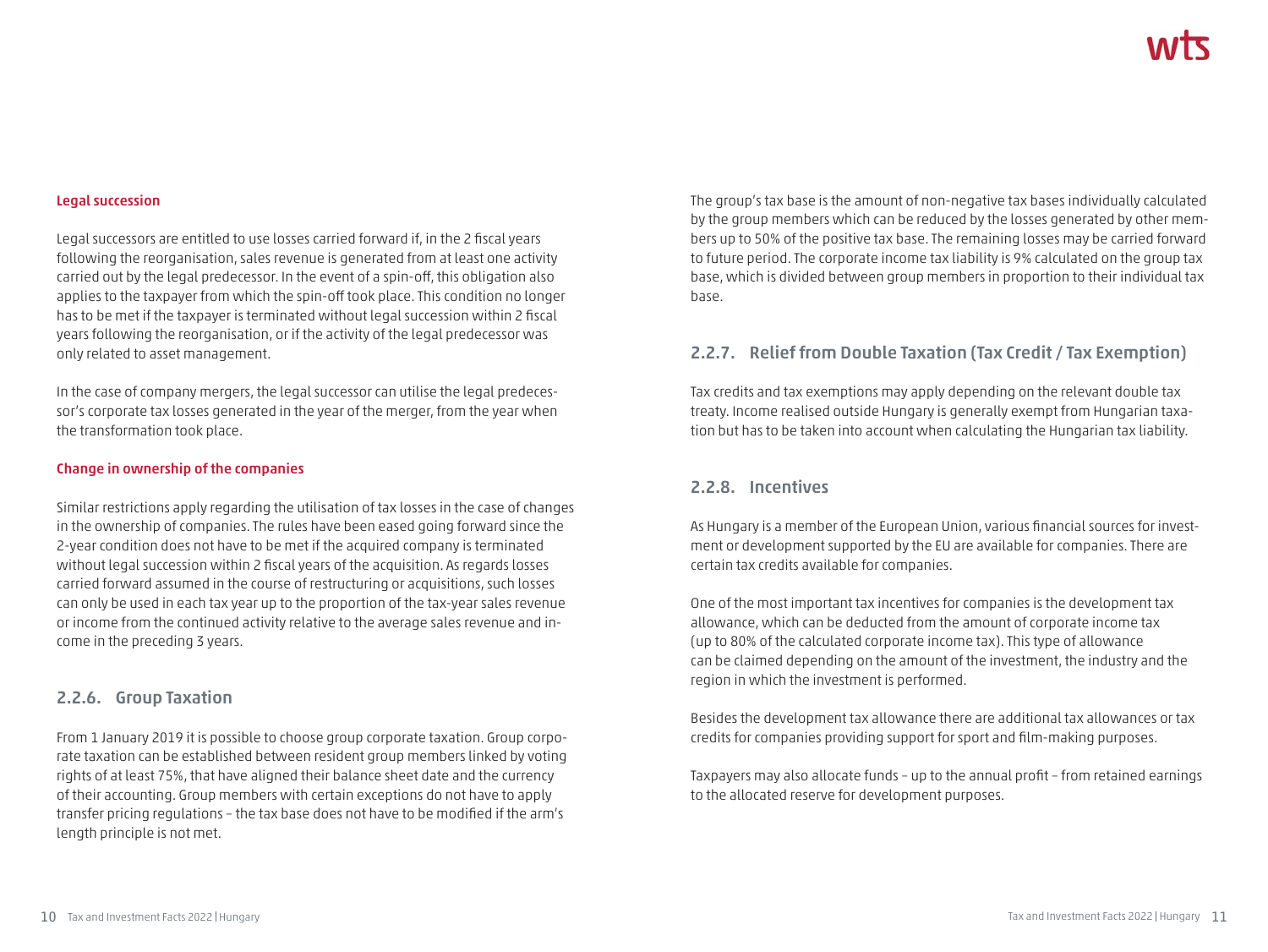# **2.3. Non-Resident Companies**

A non-resident company is taxed on its Hungarian income, as well as on income taxable in Hungary based on double taxation treaties.

# **2.3.1. Concept of Permanent Establishment / Doing Business**

Permanent establishments of foreign enterprises and foreign organisations may also, under certain circumstances, be liable to pay corporate income tax and local business tax in Hungary. The Hungarian PE definition follows the definition described in the OECD Model Commentary.

# **2.3.2. Withholding Taxes**

There is no withholding tax regime in Hungary. This means that dividends, interest, royalties and service fees (e.g. management fees) can be paid outside Hungary in the B2B environment without applying withholding taxes.

# **2.3.3. Capital Gains**

If realising capital gains upon the sale of their shares in companies holding Hungarian real estate, foreign entities, under some circumstances, may also be subject to Hungarian corporate income tax.

# **2.4. Tax Compliance**

#### **Tax assessment**

Companies are assessed on a calendar-year basis or on a business-year basis. The business year may only differ from the calendar year if the Hungarian company is a fully consolidated subsidiary or branch of a foreign parent company that follows a business year other than the calendar year.

### **Tax filing**

Companies must file their corporate income tax and local business tax returns and pay any balance of due tax by 31 May of the year following the tax year concerned, or by the last day of the 5th month following the end of the business year, if different from the calendar year. The company calculates its corporate income tax advance and local business tax advance payments for the following 12-month period based on the actual corporate income tax liability indicated in the tax return. If the corporate income tax liability is more than HUF 5,000,000 (EUR 13,888), the advance payments are payable monthly in 12 equal instalments, otherwise the tax advances are payable quarterly. Local business tax advance payments have to be made semi-annually.

# **2.5. Local Taxes**

The Local Taxes Act divides local taxes into 3 categories according to their nature: property taxes (building tax and land tax), municipal taxes (personal municipal tax and tourism tax), and a separate category for local business tax. Local taxes may be introduced by municipal and county governments in their areas of jurisdiction. Municipalities have a choice as to which taxes to introduce in their jurisdiction. The Local Taxes Act regulates these taxes. However, only one type of tax may be applied to a taxable subject.

The annual ceiling for the building tax is HUF  $1,100$  (EUR 3)/m<sup>2</sup>, based on the size of the building, or 3.6% of the adjusted market value of the building. The annual ceiling for the land tax is HUF 200 (EUR  $0.6$ )/m<sup>2</sup>, or 3% of the adjusted market value.

The municipal tax of a private individual is related to the ownership of a dwelling and a building or plot of land for non-residential purposes located in the area of the local authority, as well as to the right to rent a dwelling not owned by a private individual. The annual tax rate is capped at HUF 17,000 (EUR 47) per taxable person. There is no statutory exemption for this tax.

Tourist tax may be levied by municipalities on non-resident individuals who stay at least one night in the municipality. The local government may set the tax rate as a fixed amount per night (HUF 300, roughly EUR 0.83) or as a percentage of the accommodation rate/value (4%), at the discretion of the local government.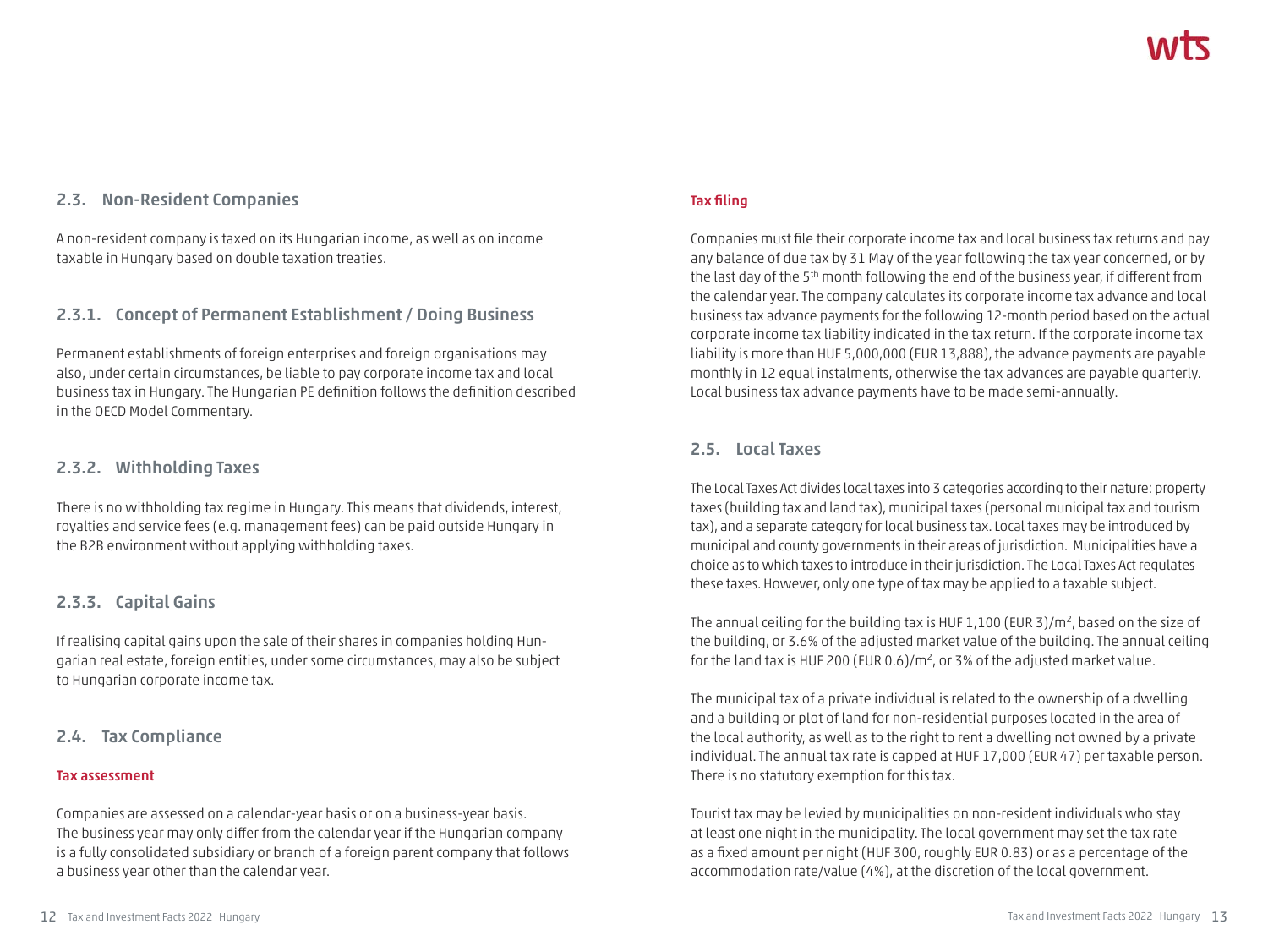# **3. Double Taxation Agreements**

Hungary has concluded double tax treaties with more than 80 countries.

| Albania                | Indonesia     | Portugal                    |
|------------------------|---------------|-----------------------------|
| Armenia                | Iran          | <b>Oatar</b>                |
| Australia              | Ireland       | Romania                     |
| Austria                | Israel        | Russian Federation          |
| Azerbaijan             | Italy         | San Marino                  |
| Bahrain                | Japan         | Saudi Arabia                |
| <b>Belarus</b>         | Kazakhstan    | Serbia                      |
| Belgium                | Kosovo        | Singapore                   |
| Bosnia and Herzegovina | Kuwait        | Slovakia                    |
| <b>Brazil</b>          | Latvia        | Slovenia                    |
| Bulgaria               | Liechtenstein | South Africa                |
| Canada                 | Lithuania     | South Korea                 |
| China                  | Luxembourg    | Spain                       |
| Croatia                | Macedonia     | Sweden                      |
| Cyprus                 | Malaysia      | Switzerland                 |
| Czech Republic         | Malta         | Taipei                      |
| Denmark                | Mexico        | Thailand                    |
| Egypt                  | Moldova       | Tunisia                     |
| Estonia                | Mongolia      | Turkey                      |
| Finland                | Montenegro    | Turkmenistan                |
| France                 | Morocco       | Ukraine                     |
| Georgia                | Netherlands   | <b>United Arab Emirates</b> |
| Germany                | Norway        | United Kingdom              |
| Greece                 | Oman          | <b>United States</b>        |
| Hong Kong              | Pakistan      | Uruguay                     |
| Iceland                | Philippines   | Uzbekistan                  |
| India                  | Poland        | Vietnam                     |

# **4. Transfer Pricing**

#### **General rules**

Transfer pricing principles have to be taken into account and documentation has to be prepared for contracts between related parties to support the market price. The related company concept was broadened from 2015, in that parties shall also qualify as related companies if there is controlling influence over business and financial policy between the companies based on overlaps in the respective management teams. Transfer pricing documentation rules cover transactions between a foreign company and its Hungarian branch as well as transactions between taxpayers and their foreign branches. Transfer pricing rules also refer to establishing companies by way of contributions in kind, if the founder becomes a person with a majority interest upon establishing the company. Use of statistical methods (interquartile ranges) is compulsory during database filtering.

On 17 November 2017 a new decree came into force on the transfer pricing documentation liability in accordance with the BEPS requirements issued by the OECD. Accordingly, transfer pricing documentation consists of a master file and local file. Based on the new decree, a new benchmarking search has to be prepared every 3 years and financial data of the accepted comparables have to be updated in every year unless there is a change in the meantime. The new rules apply first for tax year starting in 2018.

Non-compliance with the transfer pricing documentation rules may result in default penalty up to HUF 2,000,000 (EUR 5,555) per document, while in case of repeated infringement default penalty up to HUF 4,000,000 (EUR 11,111) per document. In the event of any repeated offence concerning the keeping of the same register, a default penalty of up to 4 times the penalty imposed for the first offense may be imposed upon the taxpayer.

#### **Language**

Besides Hungarian, transfer pricing documentation can also be prepared in English, German or French.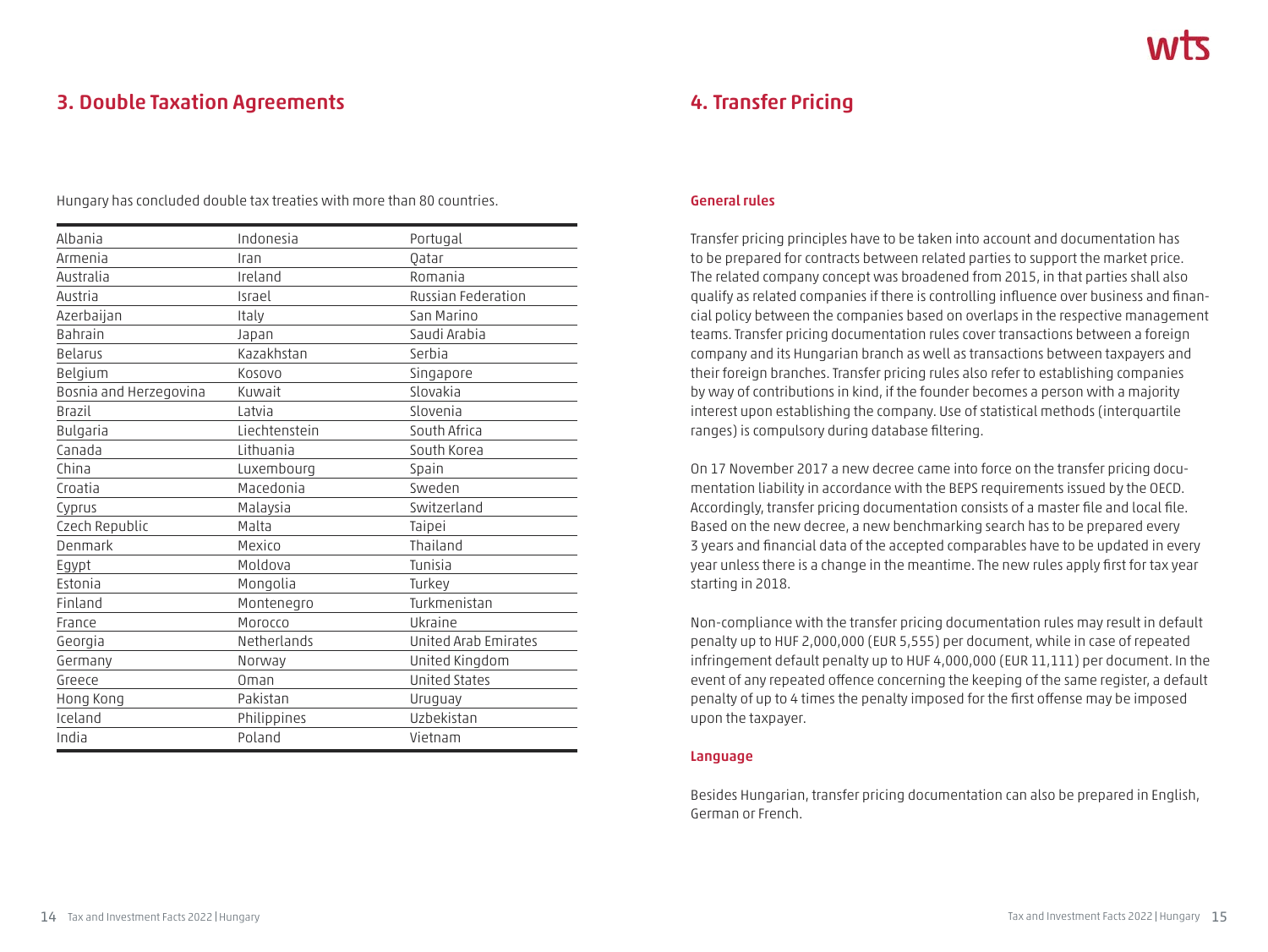# **5. Anti-Avoidance Measures**

#### **Exemptions**

In some cases, there is no need to prepare transfer pricing documentation at all, while certain transactions qualifying as low-value intercompany services can be documented by means of simplified documentation (transaction value threshold is HUF 150,000,000 – EUR 416,667). No transfer pricing documentation has to be prepared for related-party transactions with a net transaction value at arm's length price of up to HUF 50,000,000 (EUR 138,888) without VAT in the corresponding tax year and for small taxpayers.

#### **Country-by-Country Reporting**

Hungary accepts the BEPS Action Plan which is designed to prevent aggressive tax planning as well as tax evasion by multinational companies. To this end, in addition to the preparation of transfer pricing records (master file, local file), Action Plan No. 13 also requires the preparation and submission of Country-by-Country (CbC) reports. The group member qualifying as the ultimate parent company is generally responsible for preparing the CbC report and submitting it by the given deadline to the relevant tax authority (data reporting). However, a multinational group is exempted from the CbC reporting obligation if its consolidated revenues did not reach EUR 750,000,000 in the financial year preceding the financial year when the data was provided. Apart from the parent company meeting its CbC reporting obligation (data reporting), the group members have a data reporting obligation (notification) towards the relevant tax authority by the end of the financial year. Except for the first financial year (starting on or after 1 January 2016) group members should report data to the tax authority within 12 months of the last day of the relevant financial year. Failure to comply with either the CbC reporting or the obligation to report data (e.g. failing to submit the report or notification) means the tax authority may levy a default penalty of up to HUF 20,000,000 (EUR 55,555) on the party with the notification or data reporting obligation.

# **5.1. General Anti-Avoidance Rule**

The Hungarian Act on the Rules of Taxation and the Act on Corporate Income Tax include general anti-avoidance and substance over form rules.

### **5.2. Interest Limitation**

From 1 January 2019 the new interest limitation rule replaces the previously applied thin capitalisation rule adopting the EU Anti-Tax Avoidance Directive. Compared to the previous equity-based, thin capitalisation approach (3:1 debt-to-equity ratio), a new, EBITDA-based interest limitation rule was introduced in line with ATAD-I.

Accordingly, taxpayers must increase their tax base with borrowing costs that are in excess of either 30% of fiscal-year earnings before interest, taxes, depreciation and amortisation (EBITDA) or HUF 939,810,000 (EUR 2,610,583) – depending on which is the greater amount.

When determining the item increasing the tax base, surplus borrowing costs can be reduced with the unused interest capacity i.e. the positive difference of 30% of EBITDA and the borrowing costs of previous years.

Taxpayers under group consolidation may rely on group-equity rules in line with ATAD-I.

Members of a Hungarian corporate income tax group must take into account their surplus borrowing costs pro-rated to total surplus borrowing costs at group level.

As part of a grandfathering rule, the previous thin capitalisation rules (3:1 debt-toequity ratio) apply for loans concluded prior to 17 June 2016. For these agreements, the new interest limitation rules apply from the extension of the term or an increase in the loan amount from 2019.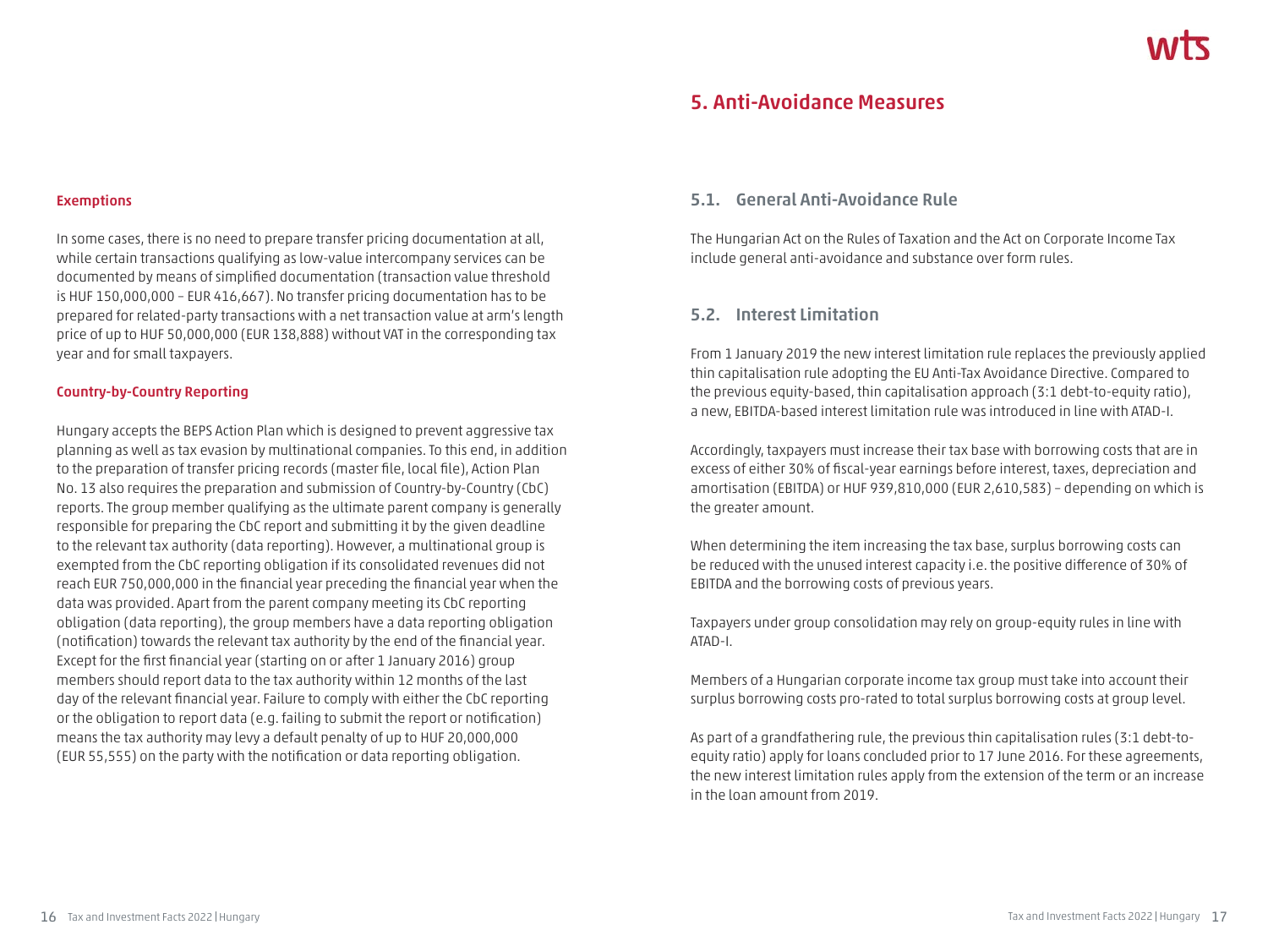# **6. Taxation of Individuals / Social Security Contributions**

# **5.3. Controlled Foreign Company Provisions**

The definition of a controlled foreign company changed again slightly from 1 January 2019. A foreign company is classified as a "controlled foreign company" if a resident taxpayer controls more than 50% of the voting rights or more than 50% of the subscribed capital or is entitled to more than 50% of the profit after-tax of the foreign company and the corporate tax paid by the foreign company is less than half of the calculated tax based on Hungarian rules. The foreign permanent establishment of a resident taxpayer may also qualify as a controlled foreign company if it pays less corporate tax than half of the calculated tax according to the Hungarian rules.

When determining CFC status, it should be reviewed if a foreign enterprise or permanent establishment controlled by a Hungarian taxpayer performs activity whose sole purpose is shifting profit/income i.e. non-real or artificial transactions are performed. Control means significant personal functions connected to assets and risks which are crucially important in generating income.

A foreign company or PE is not classified as a controlled foreign company if its profit before tax does not reach approximately HUF 244,000,000 (EUR 677,777) or the profit of its non-commercial activity does not exceed HUF 23,500,000 (EUR 65,280) or if the ratio of profit before tax and operating costs does not exceed 10%.

Personal income tax is an obligation imposed on all private individuals in relation to income derived from sources within Hungary as well as to any foreign income of private individuals resident in Hungary. From 1 January 2016 a flat 15% personal income tax rate is levied on incomes that are subject to tax as part of the consolidated tax base (e.g. employment income) as well as for income taxed separately (e.g. interest, dividend income).

# **6.1. Residency Rules**

Based on the Hungarian domestic rules, Hungarian residency is determined based on the following factors:

- **→** Hungarian citizenship
- **→** a private individual spends at least 183 days in the territory of Hungary in a calendar year, including the day of entry and the day of exit

Beyond these factors, the following points are decisive for determining residency: place of permanent home and centre of vital interest. Treaty rules override the Hungarian domestic rules.

# **6.2. Income Liable to Tax**

Income realised by private individuals (employment income, independent activity, interest, dividend, other sourced income) is subject to personal income tax. There are certain exemptions available, e.g. housing allowances of foreign private individuals posted to Hungary.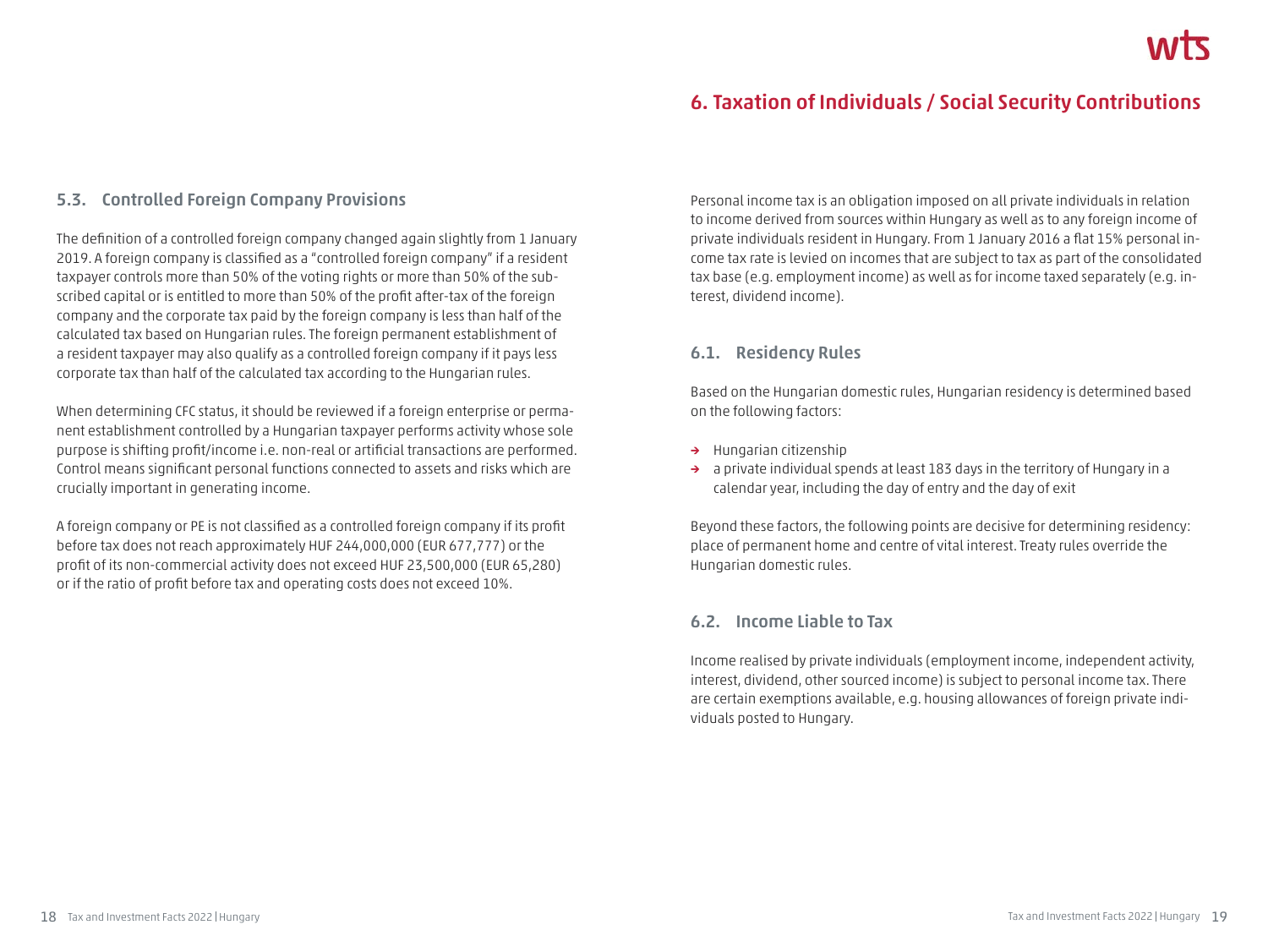# **6.3. Allowable Deductions**

Certain deductions and tax allowances are available, the most relevant are the following.

#### **Family tax benefit**

A significant family tax benefit system has been introduced to personal income taxation. In the case of:

- **→** one dependant, the deductible amount from the tax base is HUF 66,670 (EUR 185) per eligible dependant per month
- **→** 2 dependants, HUF 133,330 (EUR 370) is deductible from the personal income tax base per eligible dependant per month
- **→** at least 3 dependants, HUF 220,000 (EUR 611) is the deductible amount from the tax base

Certain additional documents are needed to benefit from this deduction. From 1 January 2014, private persons who are unable to fully utilise the family tax allowance during a certain calendar year for lack of a sufficient tax base are entitled to utilise the remaining amount of the tax allowance in the form of relief from individual health insurance and pension contributions payable. To claim family allowance, children of the Hungarian and also of the foreign citizens should have a tax identification number.

#### **Limitations**

There are limitations on family allowances claimed by non-resident foreign individuals to protect the taxable base. On one hand, the allowance may only be claimed if the same or a similar allowance is not utilised in the other country for the same period, while on the other hand, at least 75% of the private individual's total income must be taxable in Hungary to qualify for this allowance.

#### **Newlywed allowance**

People getting married for the first time may apply for a "newlywed allowance". Here, spouses can claim a collective monthly tax base allowance of HUF 33,335 (EUR 93) for a period of no more than 24 months from the month following their marriage. Once in possession of the allowance statement, spouses can claim the tax deduction when calculating tax advances (via payroll).

### **6.4. Tax Rates**

There is a flat rate of 15% in Hungary.

### **6.5. Tax Compliance**

There is a self-assessment system in Hungary meaning that private persons have to prepare and submit a Hungarian personal income tax return by 20 May of the following year. Private persons have to pay quarterly tax advances provided they are not on the payroll of a Hungarian company.

# **6.6. Social Security Contributions / Social Contribution Tax**

The rate of the employee social security contribution is 18.5%: each employee is subject to a 10% pension contribution and an 8.5% health insurance and labour market contribution on earnings from their principal employment. The 10% pension contribution is payable regardless of the level of income.

The rate of employer social contribution tax is 13% from 2022. Tax allowances or exemptions are available for certain groups of people (e.g. new joiners to the labour market etc).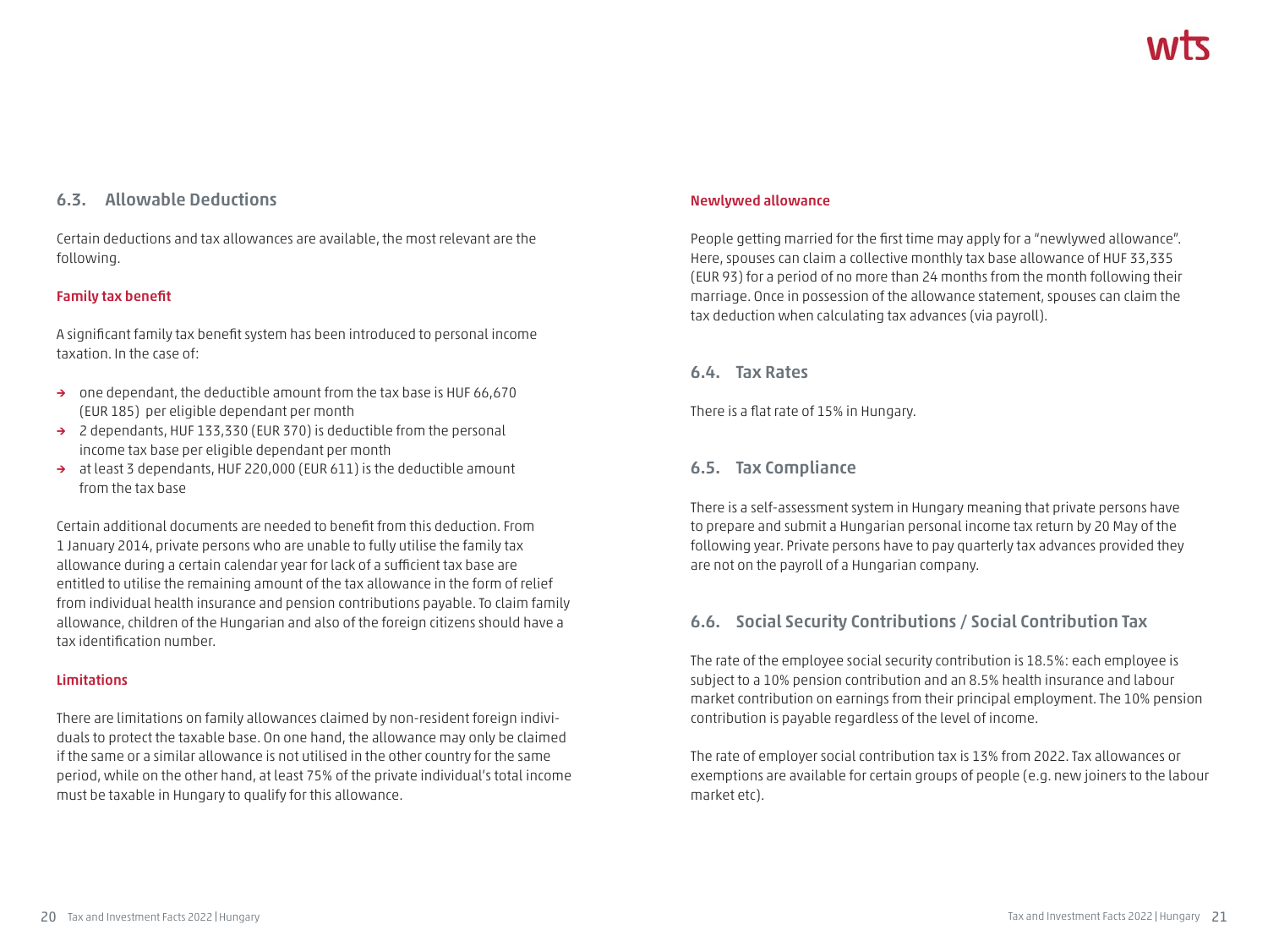# **7. Indirect Taxes**

# **7.1. Value Added Tax / Goods and Services Tax**

The standard rate of VAT is 27%. A reduced VAT rate of 5% is applicable for certain preferential products (medicines, books, large livestock, fresh milk, poultry etc.) and with respect to the sale of new residential properties until the end of 2022. There is another preferential VAT rate (18%), which applies to dairy products and bakery products for example. From 1 January 2018 the 5% preferential rate can be applied when providing internet access services.

The tax base is the net sales price. Imports (from third countries) are also subject to VAT on a taxable base calculated as the sum of the customs value, customs duties and other charges.

#### **Compliance and other related reporting obligations**

As a general rule, VAT-registered taxpayers are required to file a VAT return quarterly (newly registered taxpayers are subject to monthly VAT returns filing in the first 2 years of their operation). Taxpayers also have to report incoming invoices in a detailed format in their local VAT return.

Online real-time invoice data reporting started on 1 July 2018. The reporting obligation covers all domestic and foreign taxpayers registered in Hungary. Accordingly, VAT-registered taxpayers have to provide the mandatory data required under the Hungarian VAT Act on all of their invoices issued without any value threshold. If the data reporting obligation is not met or late, or incomplete, incorrect information is provided, a default penalty may be imposed for each invoice affected (the maximum default penalty for companies is HUF 500,000 – EUR 1,388).

# **7.2. Transfer Taxes**

The general rate of transfer duty payable on property transfers is 4%. If the market price of the property exceeds HUF 1 billion, the duty rate is 2% on the portion in excess of this, although the total amount of transfer duty payable per property cannot exceed HUF 200,000,000. In the case of companies buying and selling properties, the duty rate is 2%, provided that the company complies with the related statutory regulations. The acquisition of a participation (shares, equity interest, co-operative share, investment share) in a company holding properties in Hungary may be subject to transfer tax (and a reporting obligation).

# **7.3. Others**

Excise tax is levied on items such as mineral oils, alcohol and alcoholic beverages, beers, wines, sparkling wines, intermediate alcoholic products and tobacco products, manufactured within the country or imported into Hungary.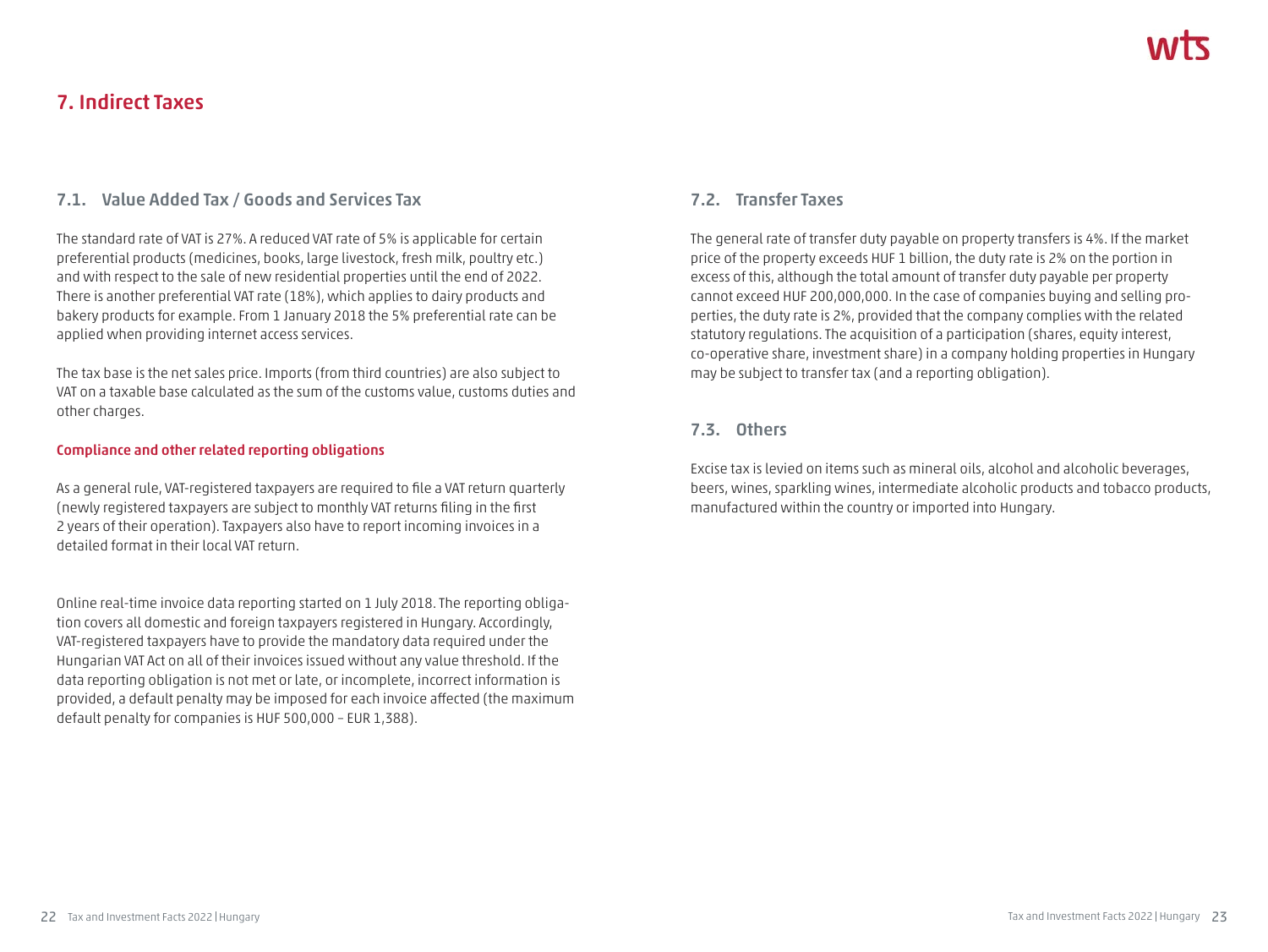# **8. Inheritance and Gift Tax**

The general inheritance and gift tax rate in Hungary is 9% in the case of apartments, 18% in the case of other properties. Special rules apply in the case of vehicles. Inheritance tax liability is incurred as at the day when the testator died.

There is no inheritance or gift tax in Hungary between direct line relatives (e.g. if the beneficiaries are the children of the deceased person) and for the surviving spouse (also for spouses in the case of a gift). The same applies also for siblings.

The base for inheritance tax and gift (duty) is the fair value of the asset, which can be decreased by certain costs.

# **9. Wealth Tax**

There is no wealth tax in Hungary.

# **10. Other Taxes / Reporting Obligation**

#### **Taxation of crypto currency**

As of January 2022, if an individual taxpayer makes a profit on transactions with crypto assets they only have to pay 15% tax. Importantly, a taxable transaction only occurs when the crypto asset is removed from the crypto world, and as long as the crypto asset remains a crypto asset, the transaction is tax-free.

The definition of taxable amount will also change, as income will be generated by the transactional gains realised on the crypto transactions during the tax year.

Under the legislation, income will be deemed to be the open-market value of the crypto asset at the time of its transfer or assignment (when the right is exercised). However, in certain cases, no transaction income will be calculated (under other conditions, if the income does not exceed 10% of the minimum wage).

#### **EKAER**

EKAER-related administration will be greatly simplified from 1 January 2021. Now only certain scopes of goods qualifying as "risky goods" exceeding the value or weight threshold set by the ministerial decree will be subject to the reporting obligation. A default penalty of 40% applies only for errors related to weight and value data, and to the failure to fulfil the reporting required by legislation.

#### **BIREG**

Although EKAER-related regulations eased recently, a so-called advance electronic authorisation registration system for deliveries was introduced. This system, BIREG, mainly refers to transporters, however, it also involves consigners and consignees. All parties may be penalised for non-compliance with legal regulations.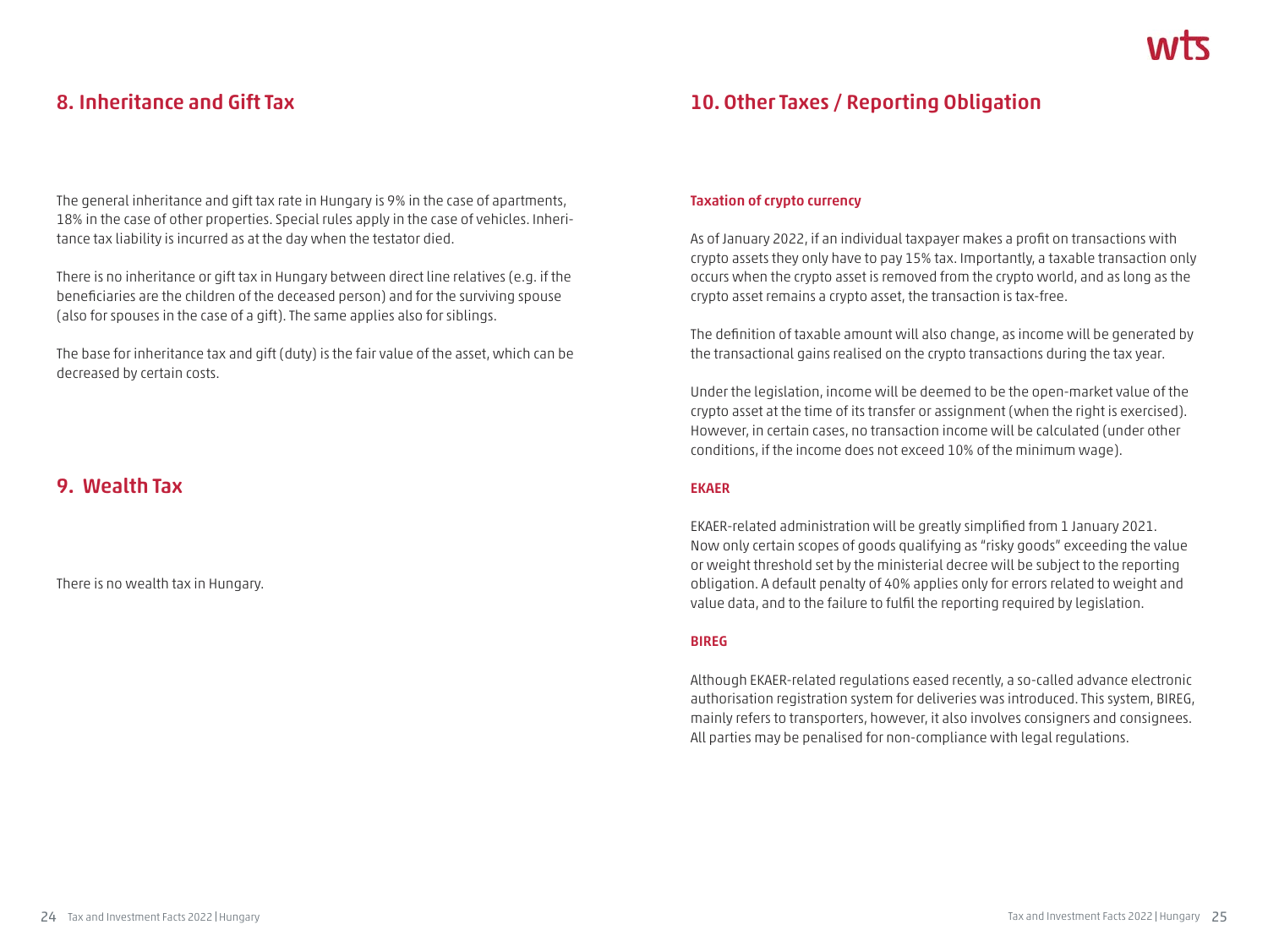### **Disclaimer**

WTS Global P.O. Box 19201 3001 BE Rotterdam The Netherlands info@wts.de wts.com

Contact Central Eastern Europe Tamás Gyányi tamas.gyanyi@wtsklient.hu +36 1 887 3700

The euro amounts in the booklet are calculated using the exchange rate EUR  $1$  = HUF 360

This issue of Tax and Investment Facts is published by WTS Global. The information is intended to provide general guidance with respect to the subject matter. This general guidance should not be relied on as a basis for undertaking any transaction or business decision, but rather the advice of a qualified tax consultant should be obtained based on a taxpayer's individual circumstances. Although our publication is carefully reviewed, we accept no responsibility in the event of any inaccuracy or omission. For further information consult your contact within WTS Global or one of the listed contacts.

# **WTS Global – Locally rooted – Globally connected**

#### **About**

With representation in over 100 countries, WTS Global has already grown to a leadership position as a global tax practice offering the full range of tax services and aspires to become the preeminent non-audit tax practice worldwide. WTS Global deliberately refrains from conducting annual audits in order to avoid any conflicts of interest and to be the long-term trusted adviser for its international clients. Clients of WTS Global include multinational companies, international mid-size companies as well as private clients and family offices.

The member firms of WTS Global are carefully selected through stringent quality reviews. They are strong local players in their home market who are united by the ambition of building a truly global practice that develops the tax leaders of the future and anticipates the new digital tax world.

WTS Global effectively combines senior tax expertise from different cultures and backgrounds and offers world-class skills in advisory, in-house, regulatory and digital, coupled with the ability to think like experienced business people in a constantly changing world.

For more information please see: wts.com